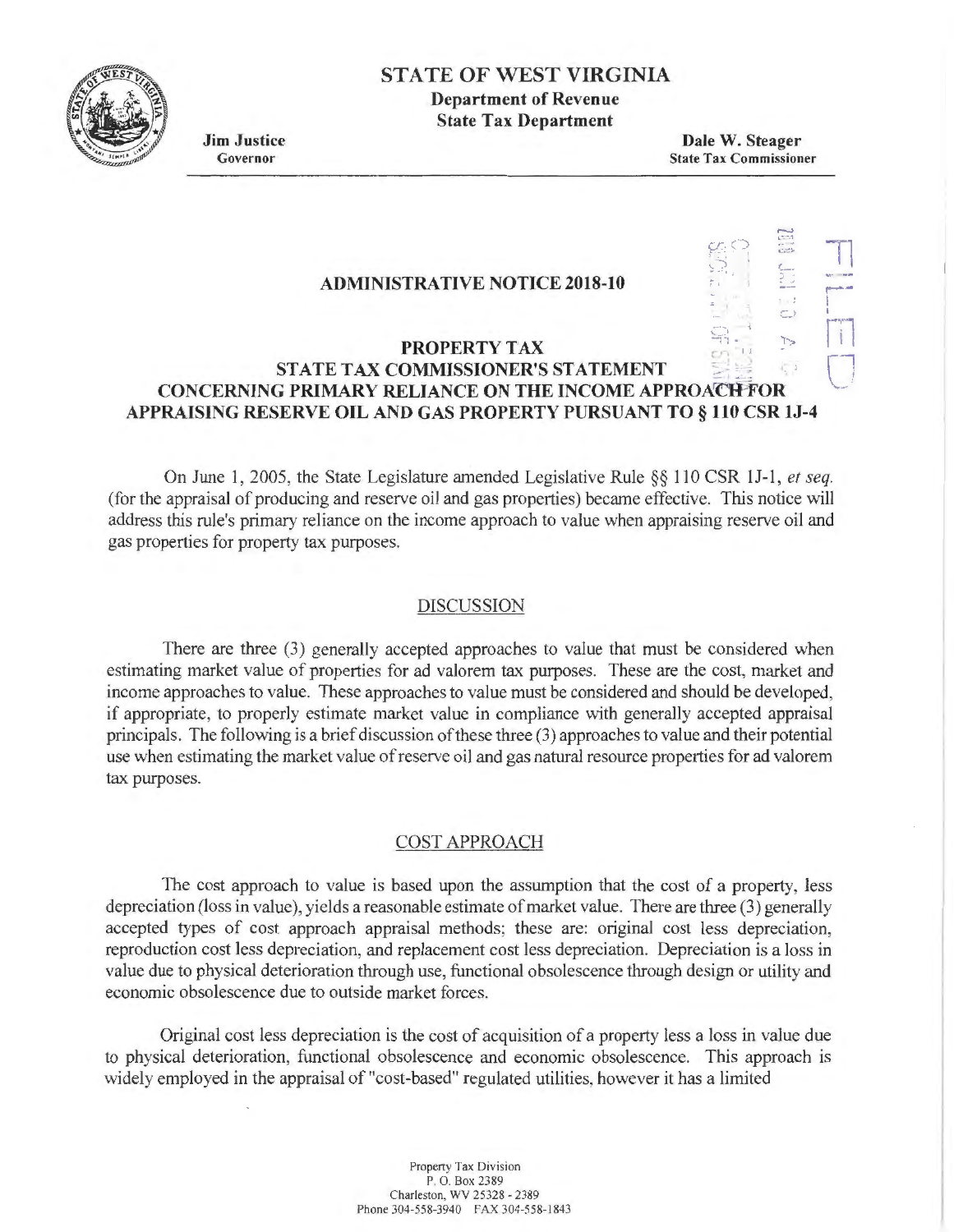### **Administrative Notice 2018-10 Page 2**

application when appraising reserve oil and gas properties, as many of these types of properties were acquired years ago at substantially less than current market value.

Reproduction cost Jess depreciation is the cost of reproducing an exact replica of a property less physical deterioration, functional obsolescence, and economic obsolescence. This approach is employed in appraising one-of-a-kind properties such as works of art or special purpose properties, an example of which may be the State's Capitol Building. Oil and gas properties are a nonrenewable natural resource and can therefore not be reproduced. Because of their nonrenewable nature, reserve oil and gas properties do not lend themselves to development of a reproduction cost less depreciation appraisal.

Replacement cost less depreciation is the cost of replacing a property with one of like utility less physical deterioration and economic obsolescence. This approach is the most widely used of the three (3) cost approaches to value and is widely employed in the appraisal of commercial and industrial personal property. Replacement cost has limited application, however, in the appraisal of nonrenewable natural resource properties, as the resource cannot by its nature be replaced. Because of their nonrenewable nature, reserve oil and gas properties do not lend themselves to the development of replacement cost new less depreciation appraisals.

#### MARKET APPROACH

The market approach to value is based upon the assumption that the recent selling price of comparable properties, if properly analyzed and adjusted, will yield a reasonable estimate of current market value. While sales of reserve oil and gas properties do occur within the State, the sales are infrequent and quite often oil and gas interests represent only a portion of the property acquisition thus diluting the purity of the market transaction. Because of these drawbacks the Legislative Rule does not contemplate the development of a market comparable approach to value for reserve oil and gas properties.

#### INCOME APPROACH

The income approach to value is based upon the assumption that a property is worth the future income, discounted to present worth, that it will generate for the prospective buyer. In the oil and gas industry, a common business practice of negotiating advance payments ("delay rentals") for the right to, at some future date, produce oil and gas has developed. By analyzing the amount and duration, typically, of delay rentals and by discounting the resulting income series to present worth an estimate of the probable selling price of reserve oil and gas properties can be developed. This procedure contained in  $\S$  110 CSR 1J-4.7 is the method used by the Department to develop, on a county and district basis, the per acre market value of reserve (non-producing acreage) oil and gas properties. The resultant per acre values were developed and published, in finalized form, in the State Register August 31, 2017.